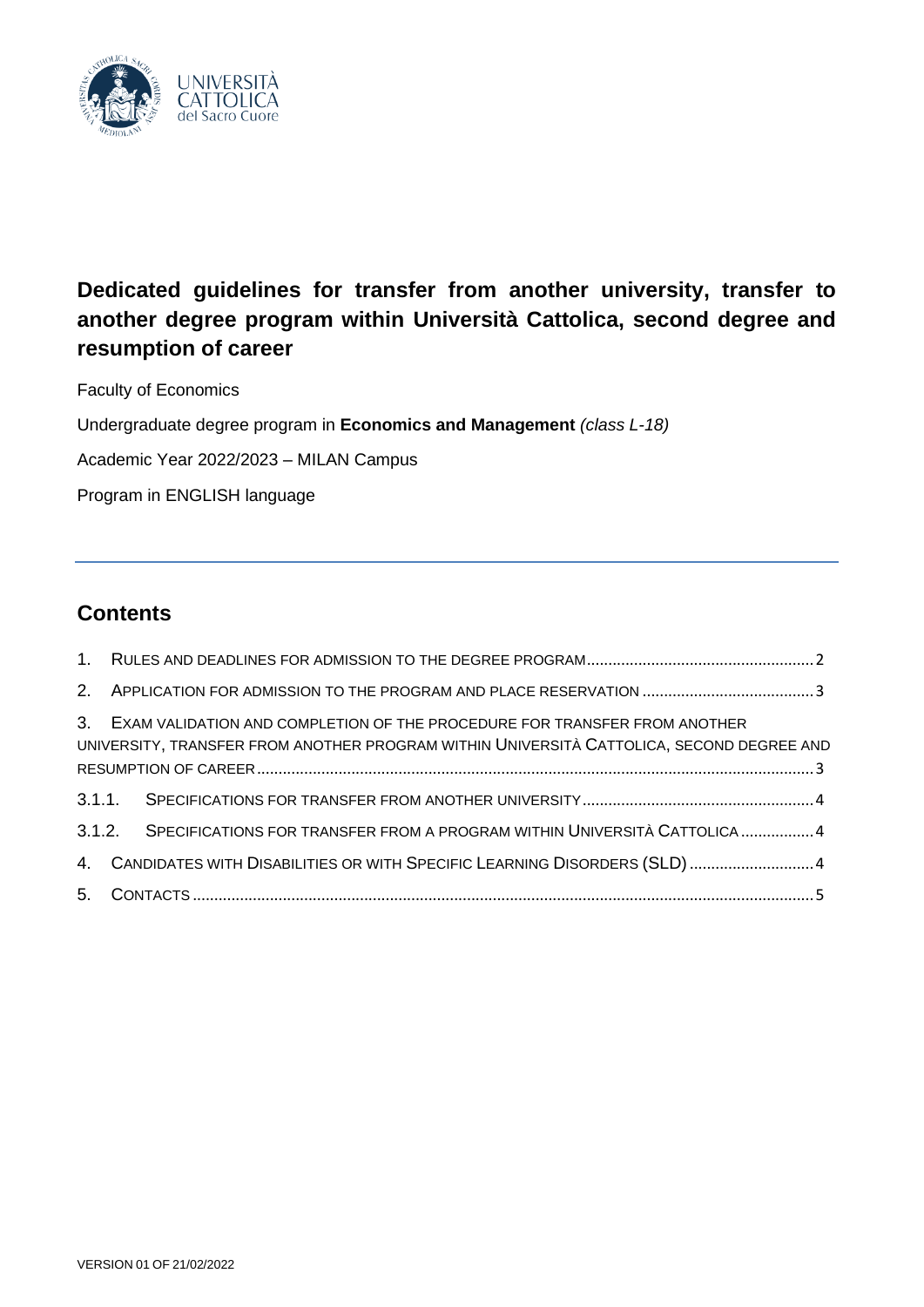

#### <span id="page-1-0"></span>**1. RULES AND DEADLINES FOR ADMISSION TO THE DEGREE PROGRAM**

It is possible to transfer to Università Cattolica from another university, transfer to a program within Università Cattolica, enrol in a second-degree program, resume an interrupted university career, by applying for a degree program at the same or lower level as the program of origin **from 12 January and by 15 November 2022**.

Admission to the **Economics and Management** program requires passing an **admission test**. The tests and enrolment take place on the dates shown in the table below:

| <b>ADMISSION</b><br><b>TEST* SESSION</b> | <b>REGISTRATION</b>     | <b>PUBLICATION OF</b><br><b>RESULTS</b> |
|------------------------------------------|-------------------------|-----------------------------------------|
| $3 - 4 - 5$                              | from 12 January 2022 to | from 10 February 2022                   |
| February 2022                            | 26 January 2022         | 3:00 p.m.                               |
| $1 - 2 - 4 - 5$                          | from 14 February 2022   | from 11 April 2022                      |
| April 2022                               | to 24 March 2022        | 3:00 p.m.                               |
| $30 - 31$ May 2022                       | from 21 April 2022      | from 9 June 2022                        |
| and 1st June 2022                        | to 23 May 2022          | 3:00 p.m.                               |
| $20 - 21$                                | from 31 May 2022        | from 27 July 2022                       |
| <b>July 2022</b>                         | to 12 July 2022         | 3:00 p.m.                               |
| 6                                        | From 29 July to         | From 9 September 2022                   |
| September 2022                           | 29 August 2022          | 3:00 p.m.                               |
| 20                                       | From 30 August to       | From 23 September                       |
| September 2022                           | 14 September 2022       | 2022 3:00 p.m.                          |

*Table 1*

*\*Admission tests, on the dates following the first session shall be carried out only if places are still available.*

For more information about the admission test and obtaining eligibility, please see the **Program** Admission Procedures at the following *[link:](https://www.unicatt.it/corsi/economics-and-management-milano-admissions-and-applications#sep) [https://www.unicatt.it/corsi/economics-and](https://www.unicatt.it/corsi/economics-and-management-milano-admissions-and-applications)*[management-milano-admissions-and-applications](https://www.unicatt.it/corsi/economics-and-management-milano-admissions-and-applications)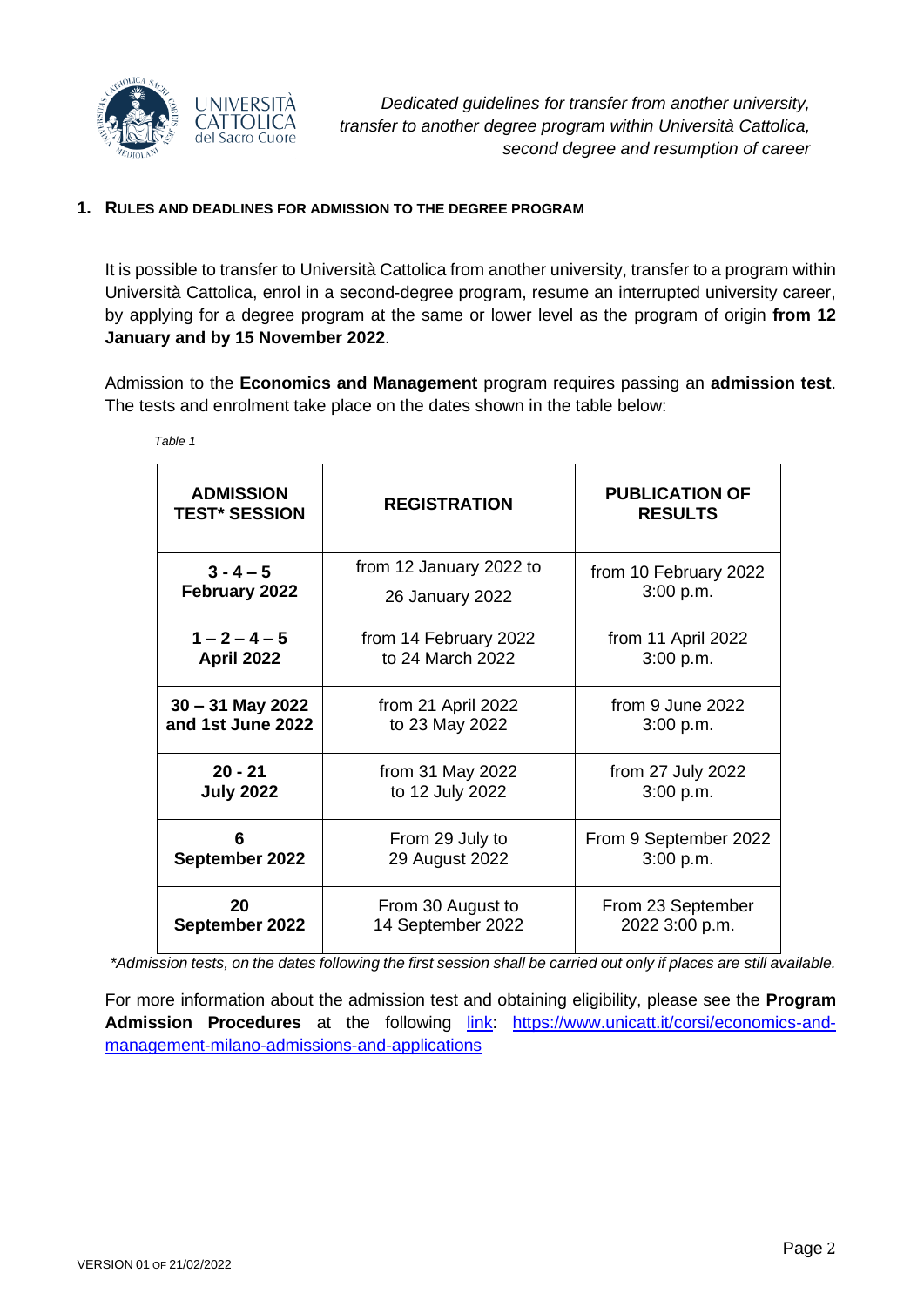

*Dedicated guidelines for transfer from another university, transfer to another degree program within Università Cattolica, second degree and resumption of career*

Only candidates who have passed one of the following exams (for at least 8 ECTS) are exempt from taking the admission test:

- Principles of management (ssd: SECS-P/07);
- Microeconomics (ssd: SECS-P/01);
- Principles of law (ssd: IUS/01 IUS/04);
- Mathematics (ssd: SECS-S/06/ MAT/05).

Transfers from other Universities, transfers from programs within Università Cattolica, second degrees or resumption of careers also from **Italian degree programs taught in English** are also accepted.

#### <span id="page-2-0"></span>**2. APPLICATION FOR ADMISSION TO THE PROGRAM AND PLACE RESERVATION**

To submit an application for admission (application for enrolment) to the **Economics and Management** program, you must use the [Enrolment](https://iscrizioni.unicatt.it/iscrizioni) Portal.

After having passed the admission test or one of the exams included in the test exemption list, you must submit the Application Form and the receipts for payments made to reserve the place (first instalment of university fees and secretarial fees) via the Enrolment Portal, starting from  $10<sup>th</sup>$ February 2022 and no later than 15<sup>th</sup> November 2022.

The place is reserved when the documentation submitted is validated by the Student Services Centre.

# **Applications from eligible first-year candidates are accepted in chronological order until all places available have been taken.**

In order to learn the procedures for the use of the Enrolment Portal, see the Enrolment Portal User guides at the links below:

- Transfer from another university: [https://studenticattolica.unicatt.it/studenti-corsi-e](https://studenticattolica.unicatt.it/studenti-corsi-e-carriera-trasferimenti)[carriera-trasferimenti](https://studenticattolica.unicatt.it/studenti-corsi-e-carriera-trasferimenti)
- Transfer from another degree program: [https://studenticattolica.unicatt.it/studenti-corsi-e](https://studenticattolica.unicatt.it/studenti-corsi-e-carriera-passaggio-interno-di-corso-di-laurea)[carriera-passaggio-interno-di-corso-di-laurea](https://studenticattolica.unicatt.it/studenti-corsi-e-carriera-passaggio-interno-di-corso-di-laurea)
- Second degree and career resumption: [https://studenticattolica.unicatt.it/studenti-corsi-e](https://studenticattolica.unicatt.it/studenti-corsi-e-carriera-seconde-lauree-ripresa-carriera)[carriera-seconde-lauree-ripresa-carriera](https://studenticattolica.unicatt.it/studenti-corsi-e-carriera-seconde-lauree-ripresa-carriera)

#### <span id="page-2-1"></span>**3. EXAM VALIDATION AND COMPLETION OF THE PROCEDURE FOR TRANSFER FROM ANOTHER UNIVERSITY, TRANSFER FROM ANOTHER PROGRAM WITHIN UNIVERSITÀ CATTOLICA, SECOND DEGREE AND RESUMPTION OF CAREER**

After reserving a place, the competent Teaching Unit assesses the student's previous university career in order to recognise examinations for the new degree program. The Student Services Centre communicates the outcome of the assessment (Letter of Resolution) on the Enrolment Portal. The Letter of Resolution indicates the year of admission and the validated exams.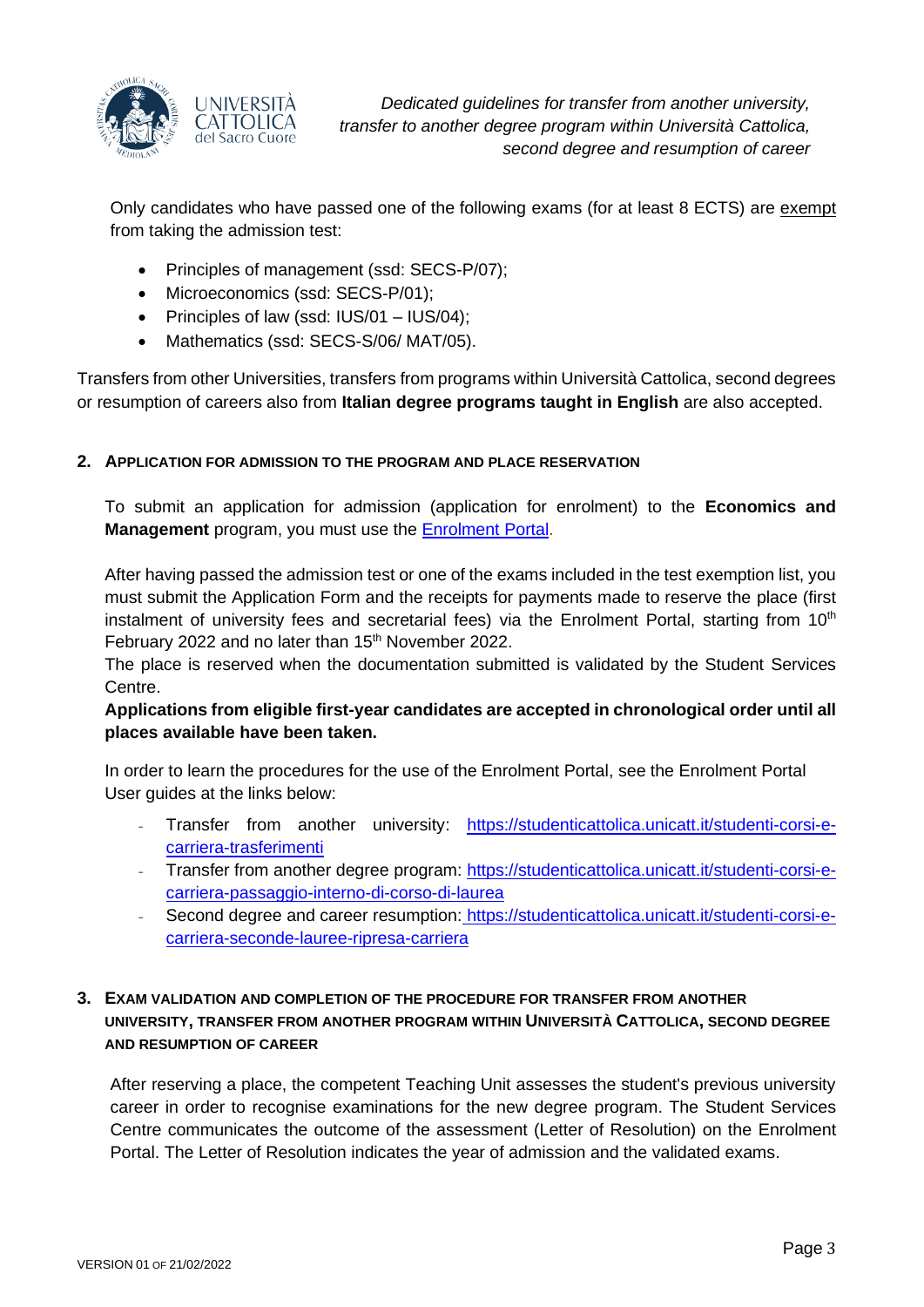

*Dedicated guidelines for transfer from another university, transfer to another degree program within Università Cattolica, second degree and resumption of career*

For admission to any year after the first are necessary:

- At least 40 ECTS validated for admission to the 2nd year of the program.
- At least 80 ECTS validated for admission to the 3rd year of the program.

Candidates admitted to a year subsequent to their first year must sit all the examinations included in their study plan, including any examinations not taken/validated relating to years prior to the year of enrolment.

Candidates coming from another university are asked to provide a copy of their course programs in PDF format.

Candidates with a foreign high school diploma or a foreign academic career, must view the procedures at the link <https://international.unicatt.it/> and contact the International Admissions Office [\(international.admissions@unicatt.it\)](mailto:international.admissions@unicatt.it) in time to activate the procedures of the courses Enrolment portal.

Further specific indications for Transfer from another University and Transfer from other programs within Università Cattolica are given below.

# <span id="page-3-0"></span>**3.1.1.SPECIFICATIONS FOR TRANSFER FROM ANOTHER UNIVERSITY**

After reserving a place, it is possible to sit further examinations until the start of the transfer procedure at the university of origin. It is advisable to respect the deadlines set by both universities.

# **The competent Teaching Unit will assess the examinations taken and recorded only after having received the Leave of Absence form from the university of origin.**

# <span id="page-3-1"></span>**3.1.2.SPECIFICATIONS FOR TRANSFER FROM A PROGRAM WITHIN UNIVERSITÀ CATTOLICA**

After reserving a place, it is possible to sit other examinations of the program of origin until the start of the Transfer procedure, which takes place by clicking on the function "Proceed with the transfer" in the Enrolment Portal.

# **The competent Teaching Unit will only assess exams that have been taken and recorded before the start of the Transfer procedure.**

#### <span id="page-3-2"></span>**4. CANDIDATES WITH DISABILITIES OR WITH SPECIFIC LEARNING DISORDERS (SLD)**

Candidates with disabilities or with specific learning disorders (SLD) who must sit the admission test are required, **by the dates indicated below in "Deadline for submitting documentation"**, to send by email to the [Services for the integration of students with disabilities and SLD](https://studenticattolica.unicatt.it/disabilita-e-dsa-inizia-da-qui) of the Milan office

- 1. the disability report or the certificate relating to SLD in **a single pdf file**;
- 2. the "Form requesting compensatory measures and authorisation to process data for candidates with disabilities or Specific Learning Disorders (SLD)" which can be